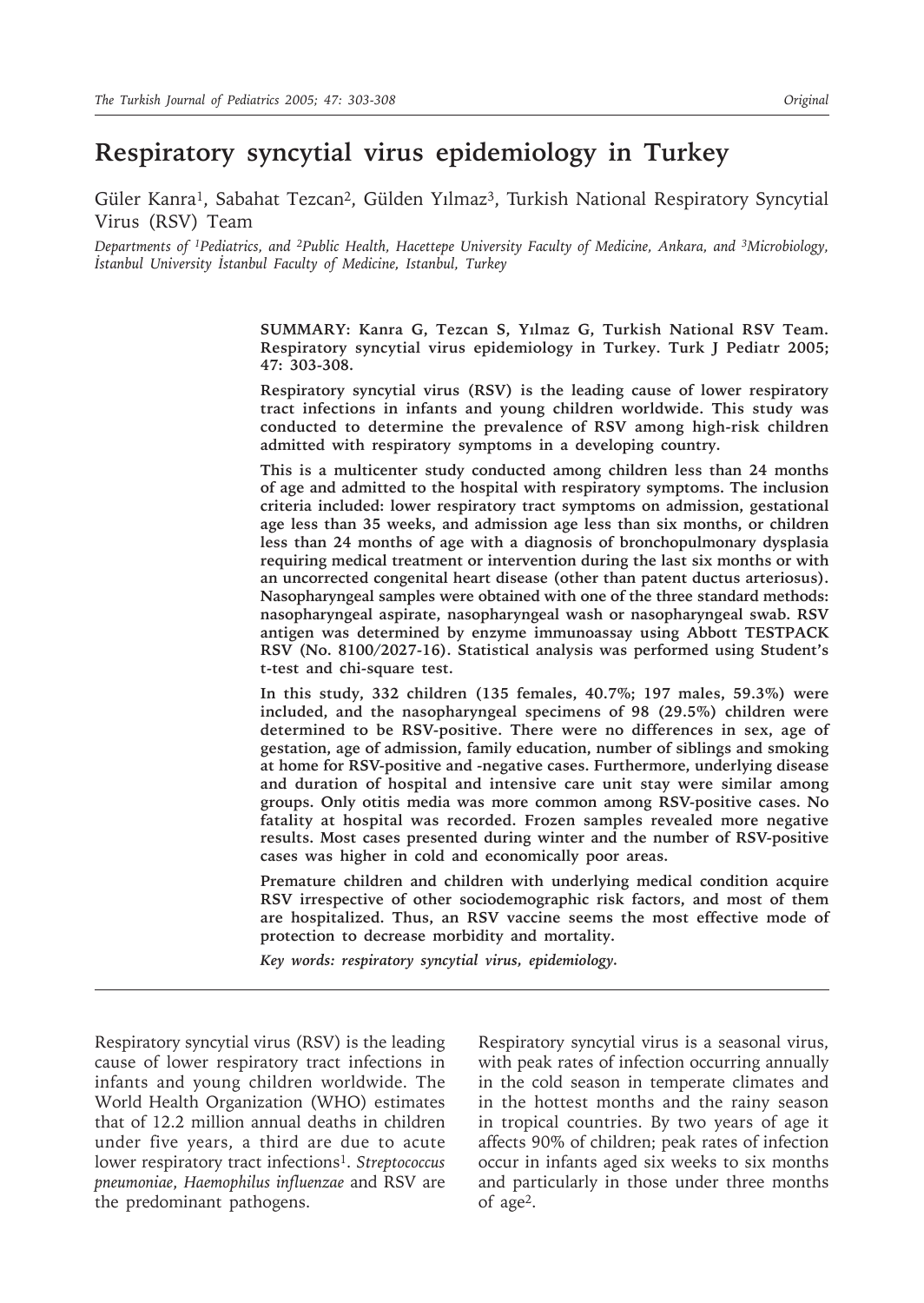Respiratory syncytial virus has been etiologically linked with five clinical syndromes: mild upper respiratory tract illness, croup, bronchitis, bronchiolitis and pneumonia. As many as 40% of infants infected in the first six months of life will present with lower respiratory tract involvement, with bronchiolitis and pnemonia the most important manifestations. Repeated infections are common in all age groups, and previous infection does not prevent subsequent infections. Primary infection with RSV is usually more severe than reinfection3.

In developed countries, high-risk groups in whom infection with RSV is more likely to progress into severe lower respiratory tract infections include infants with a history of premature birth; those with bronchopulmonary dysplasia, congenital heart disease or cystic fibrosis; immunosuppressed patients; individuals living in institutions; the elderly; and healthy infants under six months of age. Factors that increase frequency of infection are low socioeconomic status, crowded living conditions, indoor smoke pollution, and a family history of asthma or atopy<sup>4,5</sup>.

Respiratory cyntial virus has also been shown to be the most frequent cause of lower respiratory tract infections in children under five in developing countries. However, in developing countries the risk factors are not well defined and need further studies<sup>6</sup>.

This study was conducted to determine the prevalence of RSV among high-risk children admitted with respiratory symptoms in a developing country.

# **Material and Methods**

This is a multicenter study conducted between 2000 and 2002 in 17 centers among children less than 24 months of age admitted to the hospital with respiratory symptoms. The inclusion criteria included: lower respiratory tract symptoms on admission, gestational age less than 35 weeks, admission age less than six months, or children less than 24 months of age with a diagnosis of bronchopulmonary dysplasia requiring medical treatment or intervention during the last six months or with an uncorrected congenital heart disease (other than patent ductus arteriosus). Exclusion criteria included children with a known bleeding dyscrasia, those treated with RSV-intravenous immunoglobulin (IVIG) or

palivizumab during the last six months or still under treatment, those whose nasopharyngeal sampling was not performed within 24 hours of admission, and those without respiratory symptoms. The calculated sample size was 385, but 400 children were planned to be included. The sample size was calculated by estimating the lower respiratory tract infection due to RSV to be 50% with a p value of 0.05.

Parents were informed of the study and informed consent was obtained before inclusion of all cases. After inclusion all cases were recorded to case report form (CRF).

Nasopharyngeal samples were obtained with one of the three standard methods: nasopharyngeal aspirate, nasopharyngeal wash or nasopharyngeal swab7. All samples were sent to the laboratory in viral transport media including Hank's balanced salt solution (pH 7.2), on wet ice. Samples were either stored at 4°C and processed within 24 hours or stored at –20°C for later processing.

Respiratory syncytial virus antigen was determined by enzyme immunoassay using Abbott TESTPACK RSV (No. 8100/2027-16)8.

Statistical analysis was performed by Student's t-test and chi-square test.

# **Results**

In this multicenter prospective study, 332 children (135 females, 40.7%; 197 males, 59.3%) were included. Mean age of the children was 5.9±5.1 months (range 0-36 mos). The mean gestational age of these children was 36.0±4.1 weeks (range 24-42 weeks). None of the children had been administered RSV prophylaxis earlier. Among these 332 children, 36 (11%) had bronchopulmonary dysplasia (BPD), 69 (20.8%) congestive heart failure, 3 (0.95%) cystic fibrosis, and 10 (3%) immune deficiency. The remaining 214 (64.3%) were included in the study as they were born before 35 weeks of gestational age.

Among these 332 children, the nasopharyngeal specimens of 98 (29.5%) children were revealed to be RSV-positive.

Females were more prone to RSV than males (36.3% vs 25%, p=0.027). Although children positive for RSV tended to have a lower mean gestational week at birth, the difference was not significant  $(35.5 \pm 4.2 \text{ vs } 36.3 \pm 4.0$ weeks, p>0.05). Similarly, regarding the age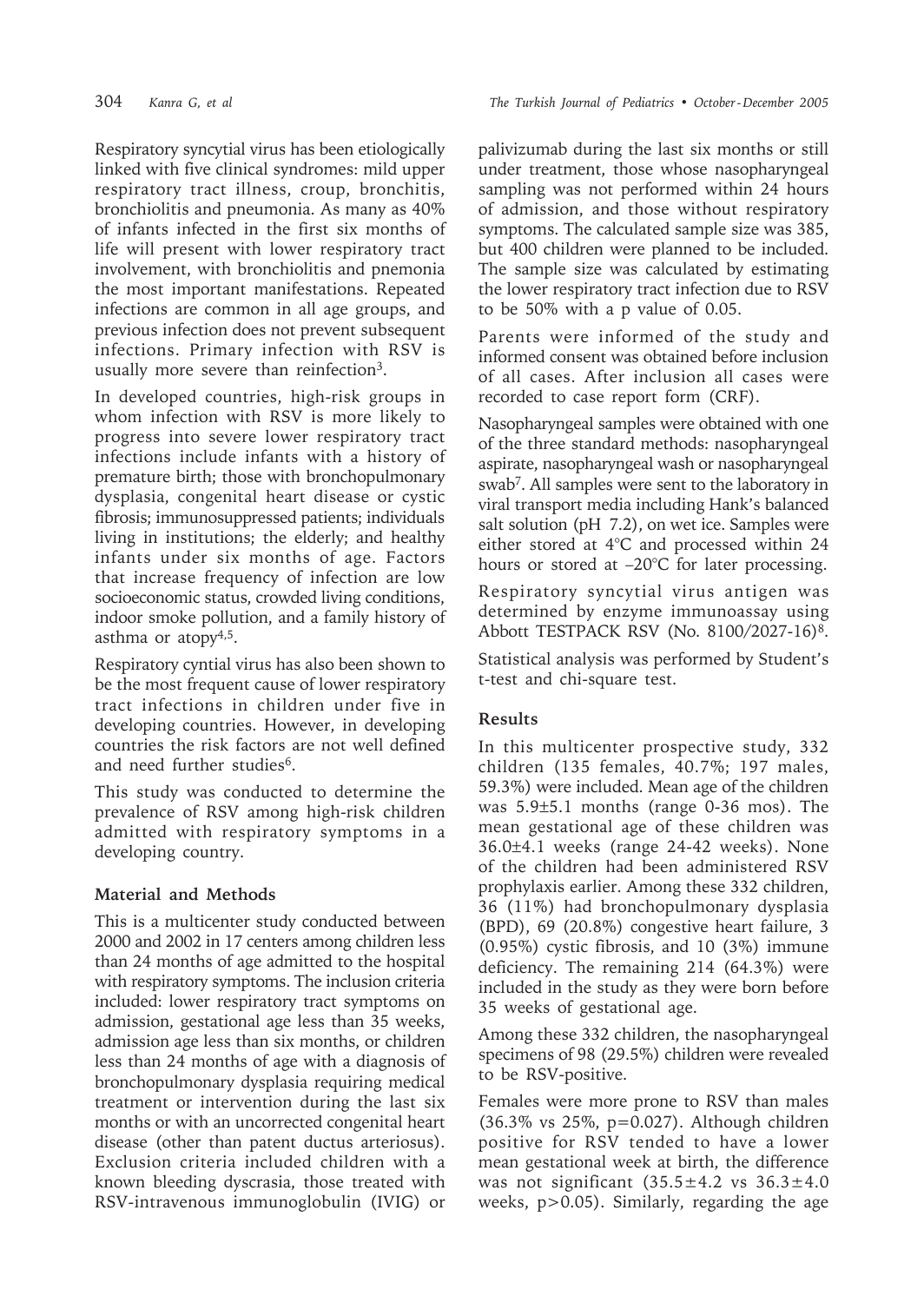of patients on admission, although positive cases tended to be younger, the difference was not significant  $(5.2 \pm 5.1 \text{ vs } 6.2 \pm 5.1 \text{ mos})$ respectively,  $p > 0.05$ ).

No difference between positive and negative patients could be demonstrated for family education, number of siblings and smoking at home (Table I).

Table I. RSV Positivity and Some Sociodemographic Characteristics

|                                    | <b>RSV</b> Negative | <b>RSV</b> Positive |
|------------------------------------|---------------------|---------------------|
| Characteristic                     | $n \ (\%)$          | $n \ (\%)$          |
| Family education<br>Primary school | 110 (55.3)          | 47 (52.2)           |
| High school                        | 72 (36.2)           | 35 (38.9)           |
| University                         | 17(8.5)             | 8(8.9)              |
| Number of siblings                 |                     |                     |
| $\leq$ 1                           | 139 (60.4)          | 66 (67.3)           |
| $2 - 3$                            | 63 (27.4)           | 22 (22.4)           |
| >4                                 | 28 (12.2)           | 10(10.2)            |
| Smoking at home                    |                     |                     |
| No                                 | 106 (45.9)          | 50 (51.0)           |
| Yes                                | 125 (54.1)          | 48 (49.0)           |
| $\sim$ $\sim$ $\sim$               |                     |                     |

 $p > 0.05$ .

The clinical presentations of RSV-positive and -negative cases are compared in Figure 1. Only presence of otitis media was more common among RSV-positive cases.

Underlying disease did not increase the risk of RSV positivity in our study population (Table II).

There was no difference between RSV-positive and -negative cases regarding duration of intensive care unit stay (Table III), duration

of respiratory support (Table IV) and total duration of hospital stay  $(12.05 \pm 15.58 \text{ vs }$  $11.15 \pm 10.05$ , respectively, p>0.05). There were no fatalities among the cases during hospital stay.

|  |                             |  | Table II. Underlying Medical Condition |
|--|-----------------------------|--|----------------------------------------|
|  | According to RSV Positivity |  |                                        |

|                   | <b>RSV</b> Negative | <b>RSV</b> Positive |
|-------------------|---------------------|---------------------|
| Disease           | $n \ (\%)$          | $n \ (\%)$          |
| <b>BPD</b>        | 29 (32.6)           | 7(24.1)             |
| <b>CHF</b>        | 50 (56.2)           | 19 (65.5)           |
| Cystic fibrosis   | 2(2.3)              | 1(3.5)              |
| Immune deficiency | 8(8.9)              | 2(6.9)              |
|                   |                     |                     |

 $p > 0.05$ .

BPD: Bronchopulmonary dysplasia.

CHF: Congestive heart failure.

Table III. Duration of Intensive Care Unit Stay According to RSV Positivity

| Duration | <b>RSV</b> Negative | <b>RSV</b> Positive |
|----------|---------------------|---------------------|
| (days)   | $n \ (\%)$          | $n \ (\%)$          |
|          | 128 (59.8)          | 54 (60.7)           |
|          | 20(9.3)             | 9(10.1)             |
| 2-4      | 31 (14.5)           | 9(10.1)             |
| 5-7      | 9(4.2)              | 7(7.9)              |
| > 8      | 26 (12.2)           | 10(11.2)            |
|          |                     |                     |

 $p > 0.05$ .

Table IV. Duration of Respiratory Support According to RSV Positivity

| Duration | <b>RSV</b> Negative | <b>RSV</b> Positive |
|----------|---------------------|---------------------|
| (days)   | $n \ (\%)$          | $n \ (\%)$          |
| $\Omega$ | 179 (82.3)          | 83 (92.2)           |
|          | 16(7.4)             | 2(2.2)              |
| $2 - 4$  | 15(7)               | 4(4.4)              |
| $5 - 7$  | 1(0.5)              | 0(0)                |
| >11      | 4(1.8)              | 1(1.1)              |

 $p > 0.05$ .



· Only otitis media was significantly more common among RSV-positive cases, p=0.029.

Fig. 1. Clinical caharacteristics of children on admission according to RSV positivity.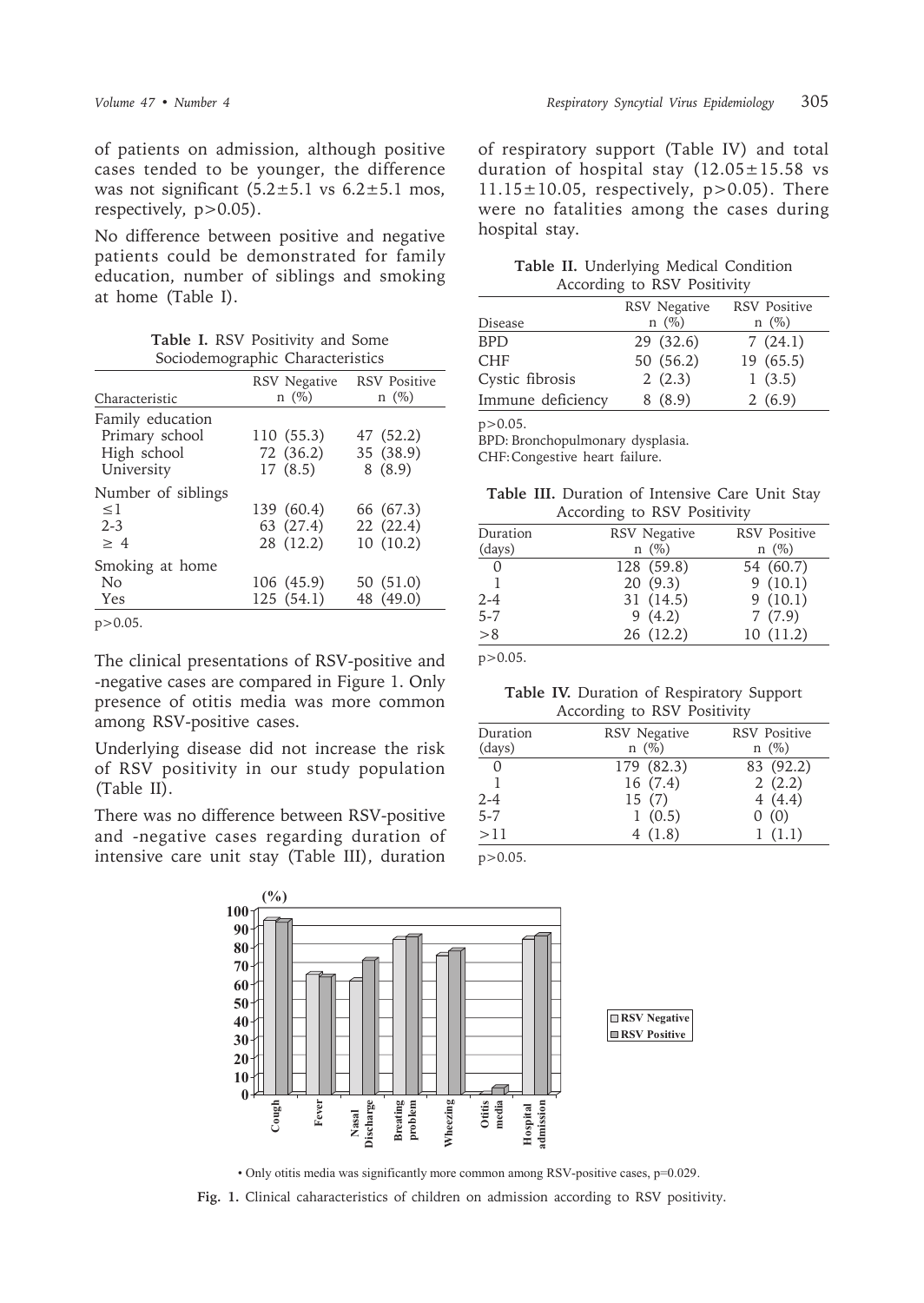Although the mode of sampling did not affect positive results, frozen samples were more often negative (Table V). Time between sampling and analysis was longer for RSVnegative cases  $(8.9 \pm 22.5 \text{ vs } 0.042 \pm 0.2 \text{ days})$ respectively, p<0.0001).

Although the year of admission did not differ for RSV-positive cases, there was a statistically significant difference regarding the months of admission (Fig. 2). Positivity was higher for the first three months and the last month of the year, representing the winter season.

There was also a difference in the RSV-positive cases by region. In centers from which more than 20 cases were included in the study, RSV positivity was higher among the colder and poor socioeconomic regions than in temperate zones  $(p<0.01)$  (Table VI).

The Turkish Journal of Pediatrics • October-December 2005

| <b>Table VI.</b> Regional Distribution of RSV-positive |                                     |  |  |
|--------------------------------------------------------|-------------------------------------|--|--|
|                                                        | Cases (Centers from which more than |  |  |
|                                                        | 20 cases were included)             |  |  |

| Hospital (Province) | <b>RSV</b> Negative<br>$n \ (\%)$ | <b>RSV Positive</b><br>$n(\%)$ |
|---------------------|-----------------------------------|--------------------------------|
| Dicle (Diyarbakır)  | 47 (88.7)                         | 6(11.3)                        |
| Erciyes (Kayseri)   | 16 (76.2)                         | 5(23.8)                        |
| Hacettepe (Ankara)  | 39 (60.9)                         | 25(39.1)                       |
| $100.Y1$ (Van)      | 29 (54.7)                         | 24 (45.3)                      |
| 19 Mayıs (Samsun)   | 23 (95.8)                         | 1(4.2)                         |
| n<0.001             |                                   |                                |

studies from Turkey as it is a multicenter study including cases from all over the country. It is thus representative for Turkey.

No difference could be found in gestational age and age on admission. It has been reported that although in developed countries young infants are a risk group for RSV, in developing

Table V. RSV Positivity According to Sampling

|                                                                  |                                      | $\cdot$                            |        |
|------------------------------------------------------------------|--------------------------------------|------------------------------------|--------|
| Sampling                                                         | RSV Negative $n$ $(\%)$              | RSV Positive $n$ $(\%)$            |        |
| Sampling type<br>Nasal aspiration<br>Nasal washing<br>Nasal swab | 109 (47.0)<br>79 (34.0)<br>44 (19.0) | 50(51.0)<br>37 (37.8)<br>11 (11.2) | > 0.05 |
| Sample storage<br>Fresh<br>Refrigeration $<$ 24 hr<br>Frozen     | 204 (88.3)<br>4 $(1.7)$<br>23(10)    | 94 (96.9)<br>2(2.0)<br>(1.1)       | 0.018  |



Fig. 2. RSV positivity according to months.

### Discussion

In this prospective multicenter study, the RSV positivity among high-risk patients admitting with respiratory tract symptoms was found to be 29.5%. In fact, this finding is comparable with other studies from either Turkey or foreign countries<sup>4,6,9,10</sup>. This study differs from other countries children under five years of age are at risk<sup>4,6</sup>. Since some regions in Turkey are developed and others developing, and since our study was representative of the country, no age difference could be found for RSV-positive cases as the target population was under 24 months of age. Furthermore, no difference for positive and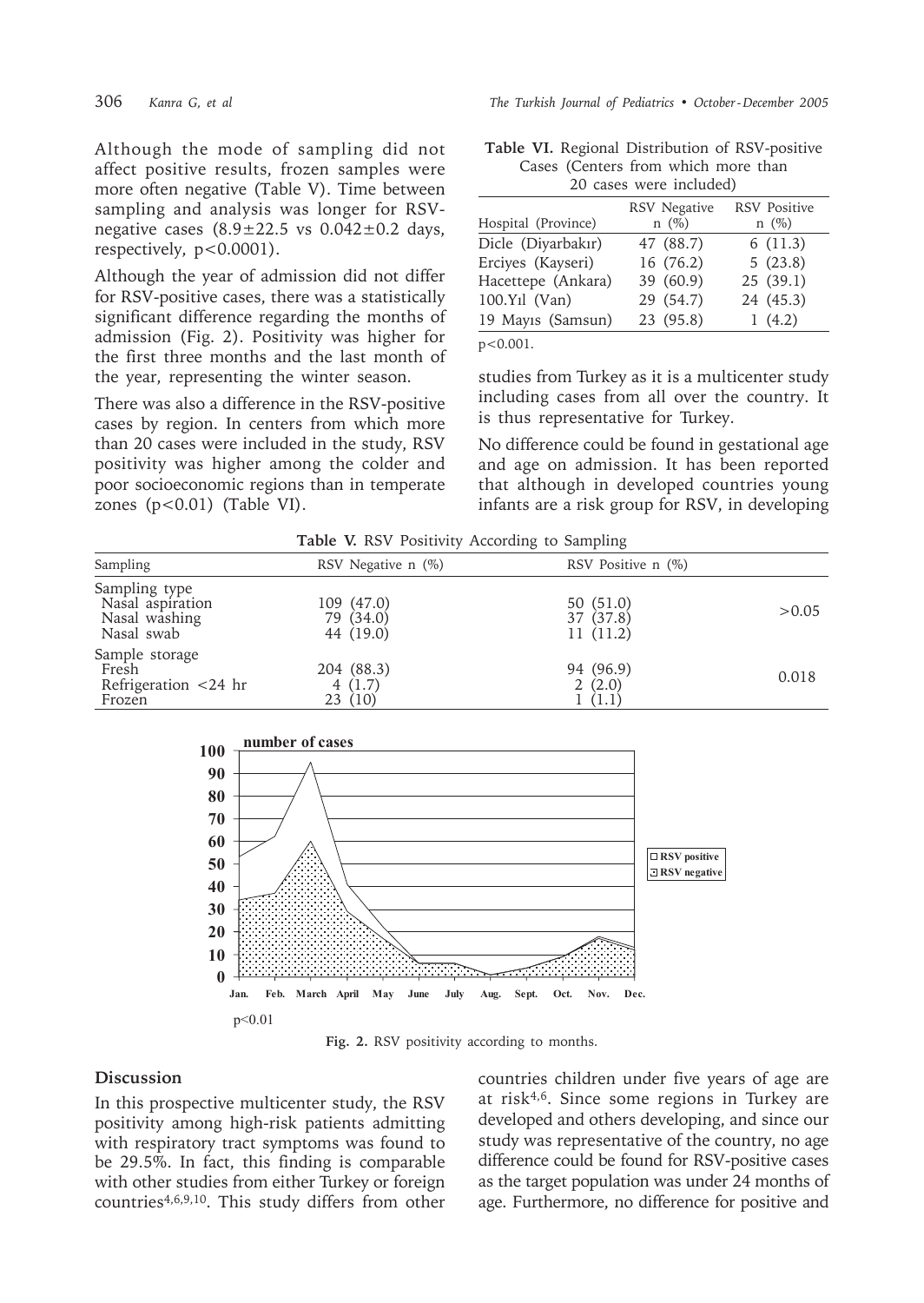negative cases could be found regarding family education, number of siblings and smoking at home. This can be attributed to the characteristics of our study population, in which the cases were already high-risk patients due to underlying disease or gestational age. So we can speculate that these host factors may be significantly more important than other demographic characteristics regarding disease acquisition.

In this study, samples for RSV testing were obtained by three methods - nasal aspiration, nasal washing and nasal swab. No difference in RSV positivity could be determined according to mode of sampling. Although other studies have reported a lower rate of positivity for swab specimens7, we could not find a statistically significant difference. This may also be due to the limited number of samples obtained by swab compared to other studies.

Enzyme immunoassay Abbott Test-pack was used for studying RSV antigen. The sensitivity and specificity has been demonstrated to be high using this method<sup>7,8</sup>. Samples were stored in three ways - fresh, refrigeration for less than 24 hours, and frozen. It was shown that the rate of positivity was lowest among frozen samples. There was no difference in positivity among fresh specimens and those refrigerated for less than 24 hours. This finding is also compatible with earlier studies. Thus, although Test-pack is a simple and reliable method for clinical studies, samples should be taken within 24 hours of admission. It is recommended that samples not be frozen but rather studied within 24 hours of sampling.

While frequency of cough, fever, nasal discharge, breathing problems and wheezing was similar in both groups, otitis media was much more common among RSV-positive cases. This finding is supported by other studies in which otitis media was a common manifestation of RSV virus in young children<sup>11</sup>. On the other hand, there was no difference in hospital admission rate, duration of hospital and intensive care unit stay, or duration of mechanical ventilation among RSV-positive and -negative cases. In other studies, the hospital duration differed, but this can be explained by the different criteria used for hospitalization between different countries and institutions<sup>4,11</sup>. Thus, it is difficult to compare our results with other countries. On the other hand, if we

discuss our findings within our country, finding no difference between RSV-positive and negative cases may again be related to our study population characteristics. As outlined earlier, all of our study population were high-risk patients (prematurity or underlying disease). Therefore, not only RSV but many other respiratory pathogens outside the scope of this study may have necessitated hospitalization.

The distribution of our cases was comparable to that observed in other temperate climates, with an increase in cases in the cold season. The number of cases peaked between January to April, and there were no cases between June and October. In addition, there was also a regional predilection for colder regions of the country.

In conclusion, the number of RSV cases is increased during the cold season. Compared to other respiratory tract symptoms, otitis media is much more common in cases with RSV positivity. Test-pack is a simple and reliable method of diagnosis when samples are taken early and studied within 24 hours of sampling. Premature children and children with underlying medical condition acquire RSV irrespective of other sociodemographic risk factors and most of them are hospitalized. Thus, an RSV vaccine seems the most effective mode of protection to decrease morbidity and mortality.

#### **Turkish National Respiratory Syncytial Virus (RSV) Team)**

*Acunaş B: Professor of Pediatrics, Trakya University Faculty of Medicine, Department of Pediatrics, Edirne, Turkey; Aslan Ş: Associate Professor of Pediatrics, Yüzüncü Yıl University Faculty of Medicine, Department of Pediatrics, Van, Turkey; Aslan Y: Associate Professor of Pediatrics, Karadeniz Technical University Faculty of Medicine, Department of Pediatrics, Trabzon, Turkey; Belet N: Assistant Professor of Pediatrics, Ondokuz Mayıs University Faculty of Medicine, Department of Pediatrics, Samsun, Turkey; Can G: Professor of Pediatrics, İstanbul University İstanbul Faculty of Medicine, Department of Pediatrics, İstanbul, Turkey; Cevit Ö: Associate Professor of Pediatrics, Cumhuriyet University Faculty of Medicine, Department of Pediatrics, Sivas, Turkey; Çan G: Associate Professor of Pediatrics, Karadeniz Technical University Faculty of Medicine, Department of Pediatrics, Trabzon, Turkey; Çetin N: Professor of Pediatrics, Erciyes University Faculty of Medicine, Department of Pediatrics, Kayseri, Turkey; Dabak Ş: Professor of Pediatrics, Ondokuz Mayıs University Faculty of Medicine, Department of Pediatrics, Samsun, Turkey; Dağlı E: Professor of Pediatrics, Marmara University Faculty of Medicine, Department of Pediatrics,*